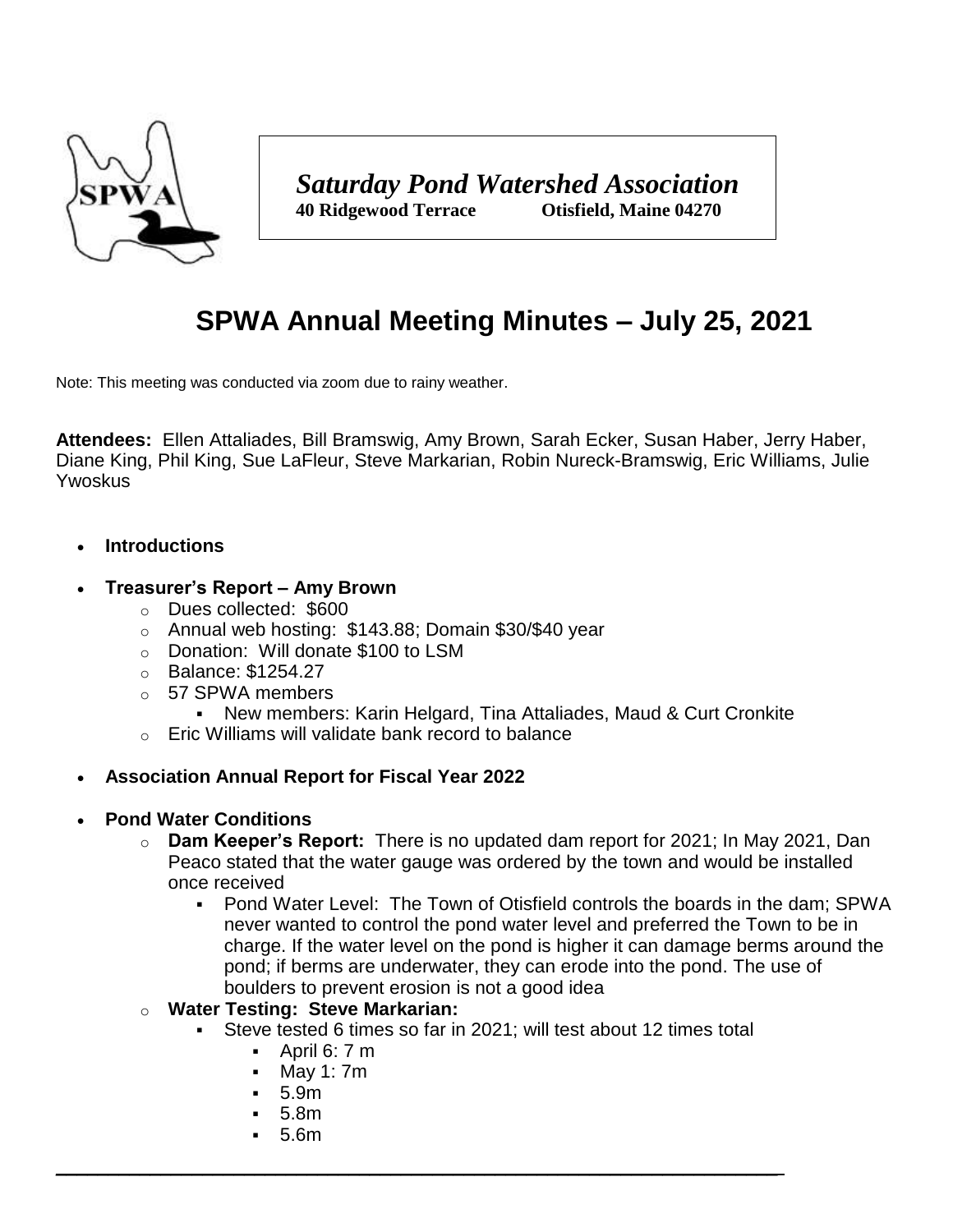$-6.1m$ 

- Very low boat traffic this year; rain washes contaminants into lake
- o **Lake Monitoring for Invasive Aquatic Vegetation – Sue LaFleur:** Sue has been out twice to monitor for invasive plants. There has been a significant amount of rain. More Pond Weed was found this year but invasive plants were not observed. Sue and Amy attended LSM webinars this year.
- o **Ice In / Ice Out Dates:** Ice In: Dec 8, 2020. Ice Out: April 1, 2021; Ice in/out dates have been tracked since 1998.
- o **Fish Die Off:** 2020 fish die off has not reoccurred this summer. State biologists discussed the 2020 occurrence and surmised that warmer water due to climate increase allowed conditions that permitted the die-off. The group considered whether it would be helpful to have a state biologist attend a meeting. The group discussed whether tracking water temperature might be useful data to collect. Susan H will ask the State. Will has tracked water temperature over a period of time. Should the temperature be checked at the same depth?

# **Pond Wildlife:**

- o **The Official Loon Count** was reported by Robin Nureck-Bramswig. On July 17 Maine loon count day, Robin, Eric and Hildy Arnold counted 2 adult loons. One flew toward Moose Pond. Earlier in the summer, the loons made 2 nests (original one started by Phil & Diane King's dock & completed nest was in northwest corner across from Great Oaks). The loon was on nest; no sign was erected inorder to not draw people toward it. The nest was abandoned (maybe flooding or predator taking egg?) and Robin reported the count to the State.
- o **Other Wildlife:** Bald eagle, osprey, heron, turtles, mink, weasel, deer, fox, turkey, skunk, moose (Bell Hill Rd, Big Hill), owl, ducks, fewer coyotes
- o **Seaplane**: A Seaplane landed and took off from southwest cove. Should this cause concern about invasive plants?

# **Watershed Communication:**

- o **Boating on Saturday Pond Brochure:** Jerry Haber put together information to distribute to homeowners to address concerns about larger boats & larger wakes
	- **Brochure Contents:**
		- How boat wakes affect the lake
		- How boat wakes affect other people using the lake
		- What determines the size of a wake

 $\_$  , and the set of the set of the set of the set of the set of the set of the set of the set of the set of the set of the set of the set of the set of the set of the set of the set of the set of the set of the set of th

What boat owners can do to lessen the size of their wake

# **Comments**:

- Who is the audience?: Boat owners on Saturday Pond
- What is the purpose?: To educate people
- Should we wait to put in newsletter instead?
- Boating guidelines for Saturday Pond is on website; how does this relate to Jerry's brochure? This is more specific about boat wakes; how many people actually use the website? Can we update this brochure to include